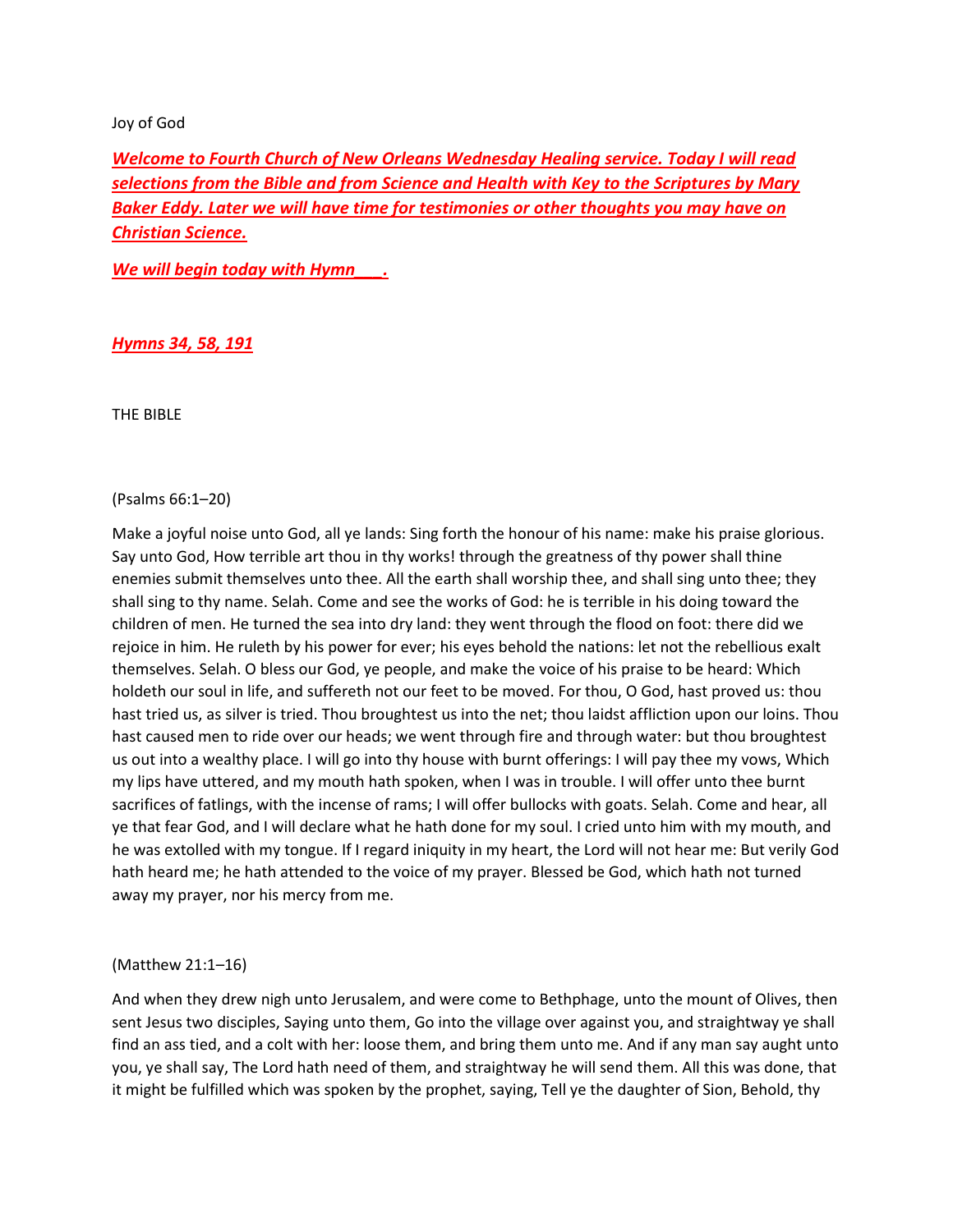King cometh unto thee, meek, and sitting upon an ass, and a colt the foal of an ass. And the disciples went, and did as Jesus commanded them, And brought the ass, and the colt, and put on them their clothes, and they set him thereon. And a very great multitude spread their garments in the way; others cut down branches from the trees, and strawed them in the way. And the multitudes that went before, and that followed, cried, saying, Hosanna to the son of David: Blessed is he that cometh in the name of the Lord; Hosanna in the highest. And when he was come into Jerusalem, all the city was moved, saying, Who is this? And the multitude said, This is Jesus the prophet of Nazareth of Galilee. ¶ And Jesus went into the temple of God, and cast out all them that sold and bought in the temple, and overthrew the tables of the moneychangers, and the seats of them that sold doves, And said unto them, It is written, My house shall be called the house of prayer; but ye have made it a den of thieves. And the blind and the lame came to him in the temple; and he healed them. And when the chief priests and scribes saw the wonderful things that he did, and the children crying in the temple, and saying, Hosanna to the son of David; they were sore displeased, And said unto him, Hearest thou what these say? And Jesus saith unto them, Yea; have ye never read, Out of the mouth of babes and sucklings thou hast perfected praise?

#### (Philippians 4:1–23)

Therefore, my brethren dearly beloved and longed for, my joy and crown, so stand fast in the Lord, my dearly beloved. I beseech Euodias, and beseech Syntyche, that they be of the same mind in the Lord. And I entreat thee also, true yoke-fellow, help those women which laboured with me in the gospel, with Clement also, and with other my fellow-labourers, whose names are in the book of life. Rejoice in the Lord alway: and again I say, Rejoice. Let your moderation be known unto all men. The Lord is at hand. Be careful for nothing; but in every thing by prayer and supplication with thanksgiving let your requests be made known unto God. And the peace of God, which passeth all understanding, shall keep your hearts and minds through Christ Jesus. Finally, brethren, whatsoever things are true, whatsoever things are honest, whatsoever things are just, whatsoever things are pure, whatsoever things are lovely, whatsoever things are of good report; if there be any virtue, and if there be any praise, think on these things. Those things, which ye have both learned, and received, and heard, and seen in me, do: and the God of peace shall be with you. But I rejoiced in the Lord greatly, that now at the last your care of me hath flourished again; wherein ye were also careful, but ye lacked opportunity. Not that I speak in respect of want: for I have learned, in whatsoever state I am, therewith to be content. I know both how to be abased, and I know how to abound: every where and in all things I am instructed both to be full and to be hungry, both to abound and to suffer need. I can do all things through Christ which strengtheneth me. Notwithstanding ye have well done, that ye did communicate with my affliction. Now ye Philippians know also, that in the beginning of the gospel, when I departed from Macedonia, no church communicated with me as concerning giving and receiving, but ye only. For even in Thessalonica ye sent once and again unto my necessity. Not because I desire a gift: but I desire fruit that may abound to your account. But I have all, and abound: I am full, having received of Epaphroditus (E-path-row-di tis) the things which were sent from you, an odour of a sweet smell, a sacrifice acceptable, well-pleasing to God. But my God shall supply all your need according to his riches in glory by Christ Jesus. Now unto God and our Father be glory for ever and ever. Amen. Salute every saint in Christ Jesus. The brethren which are with me greet you. All the saints salute you, chiefly they that are of Cæsar's household. The grace of our Lord Jesus Christ be with you all. Amen.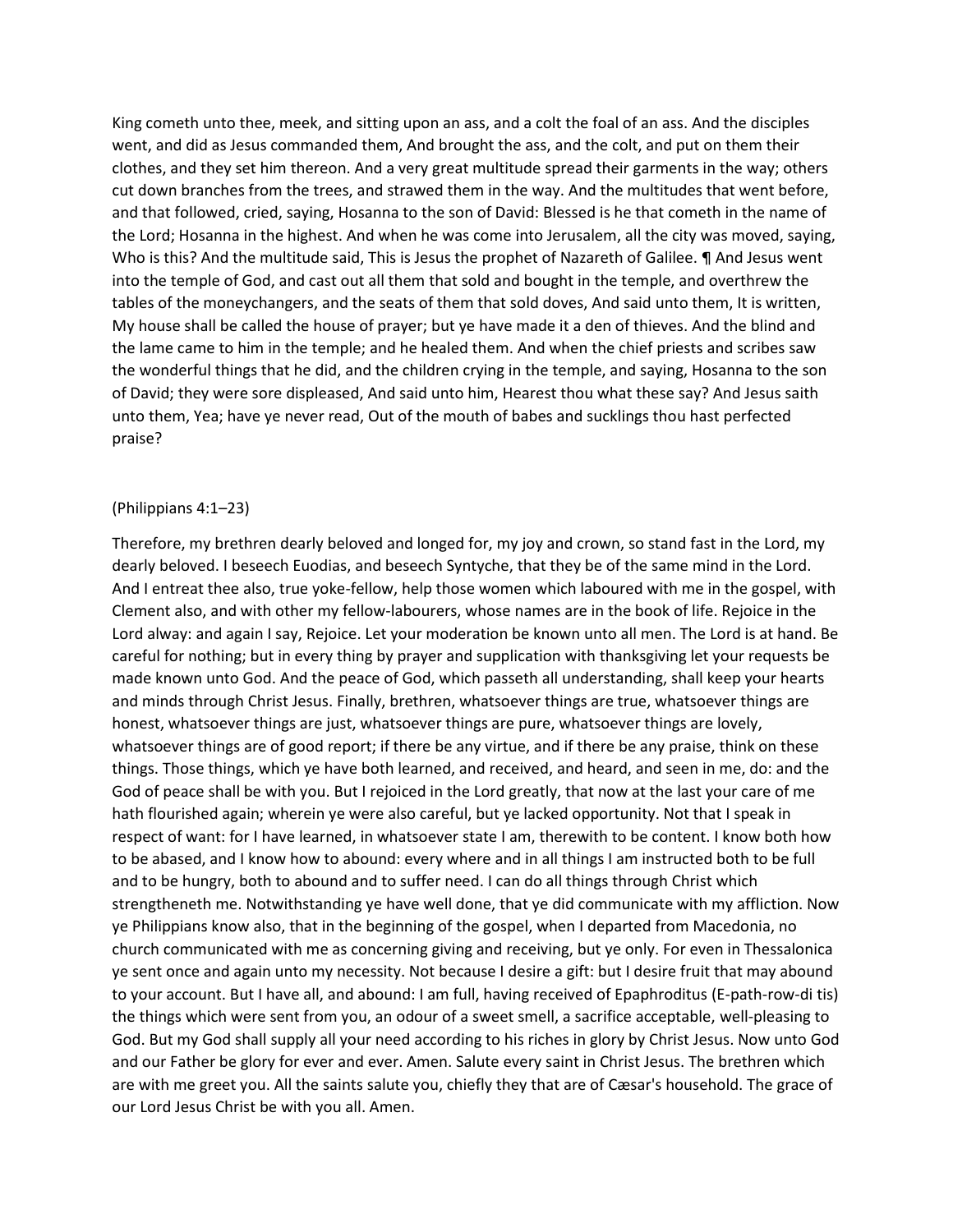# (Psalms 100:1–5)

Make a joyful noise unto the Lord, all ye lands. Serve the Lord with gladness: come before his presence with singing. Know ye that the Lord he is God: it is he that hath made us, and not we ourselves; we are his people, and the sheep of his pasture. Enter into his gates with thanksgiving, and into his courts with praise: be thankful unto him, and bless his name. For the Lord is good; his mercy is everlasting; and his truth endureth to all generations.

# SCIENCE AND HEALTH

(Science and Health with Key to the Scriptures, Mary Baker Eddy, p. 14:16–21 (to ,))

Sorrow is turned into joy when the body is controlled by spiritual Life, Truth, and Love. Hence the hope of the promise Jesus bestows: "He that believeth on me, the works that I do shall he do also; . . . because I go unto my Father," ...

(Science and Health with Key to the Scriptures, Mary Baker Eddy, pp. 34:18–18 (np))

Through all the disciples experienced, they became more spiritual and understood better what the Master had taught. His resurrection was also their resurrection. It helped them to raise themselves and others from spiritual dulness and blind belief in God into the perception of infinite possibilities. They needed this quickening, for soon their dear Master would rise again in the spiritual realm of reality, and ascend far above their apprehension. As the reward for his faithfulness, he would disappear to material sense in that change which has since been called the ascension.

What a contrast between our Lord's last supper and his last spiritual breakfast with his disciples in the bright morning hours at the joyful meeting on the shore of the Galilean Sea! His gloom had passed into glory, and his disciples' grief into repentance, — hearts chastened and pride rebuked. Convinced of the fruitlessness of their toil in the dark and wakened by their Master's voice, they changed their methods, turned away from material things, and cast their net on the right side. Discerning Christ, Truth, anew on the shore of time, they were enabled to rise somewhat from mortal sensuousness, or the burial of mind in matter, into newness of life as Spirit.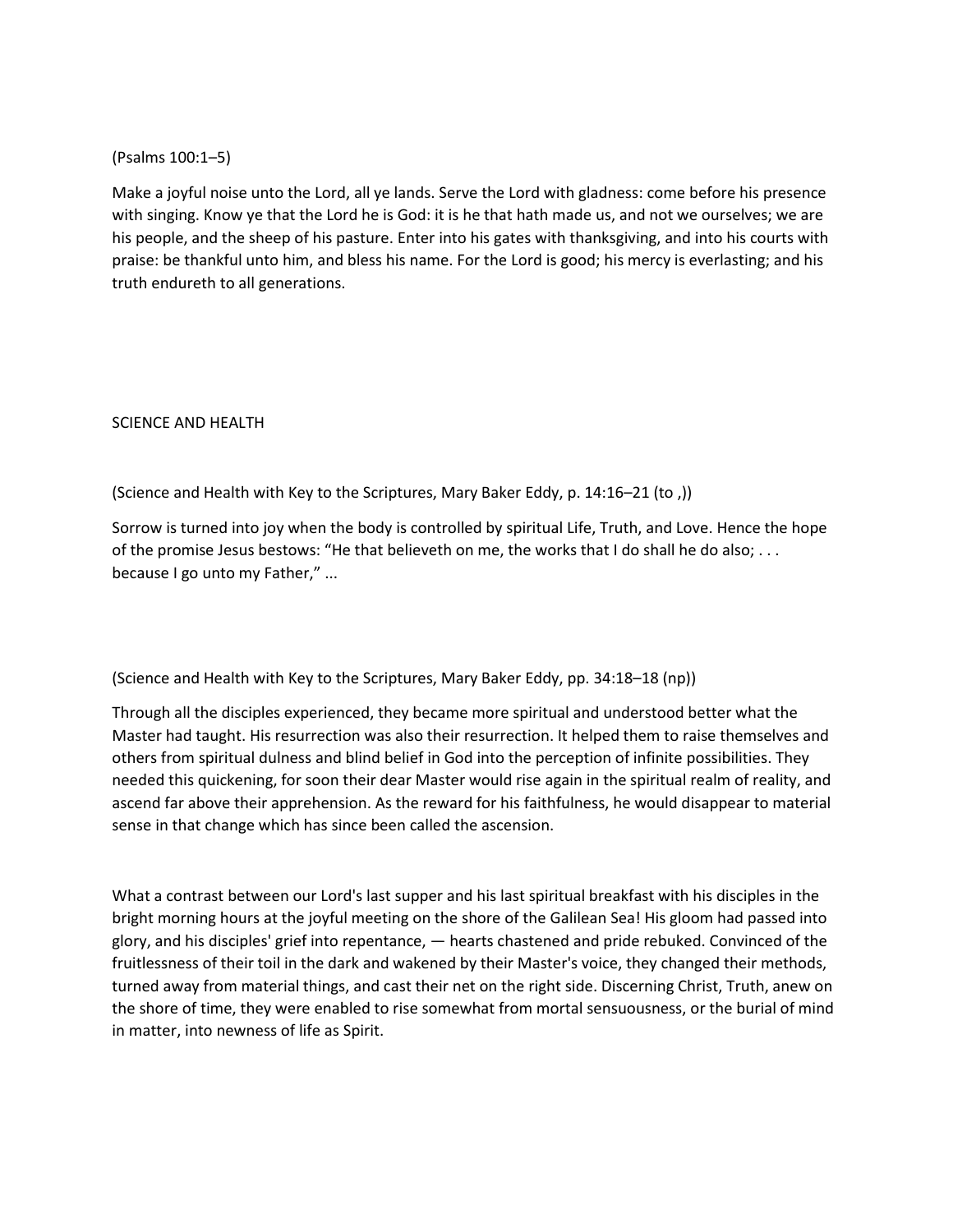This spiritual meeting with our Lord in the dawn of a new light is the morning meal which Christian Scientists commemorate. They bow before Christ, Truth, to receive more of his reappearing and silently to commune with the divine Principle, Love. They celebrate their Lord's victory over death, his probation in the flesh after death, its exemplification of human probation, and his spiritual and final ascension above matter, or the flesh, when he rose out of material sight.

(Science and Health with Key to the Scriptures, Mary Baker Eddy, p. 39:1)

Meekly our Master met the mockery of his unrecognized grandeur. Such indignities as he received, his followers will endure until Christianity's last triumph. He won eternal honors. He overcame the world, the flesh, and all error, thus proving their nothingness. He wrought a full salvation from sin, sickness, and death. We need "Christ, and him crucified." We must have trials and self-denials, as well as joys and victories, until all error is destroyed.

(Science and Health with Key to the Scriptures, Mary Baker Eddy, p. 40:31)

The nature of Christianity is peaceful and blessed, but in order to enter into the kingdom, the anchor of hope must be cast beyond the veil of matter into the Shekinah into which Jesus has passed before us; and this advance beyond matter must come through the joys and triumphs of the righteous as well as through their sorrows and afflictions. Like our Master, we must depart from material sense into the spiritual sense of being.

(Science and Health with Key to the Scriptures, Mary Baker Eddy, p. 58:2)

Unity of spirit gives new pinions to joy, or else joy's drooping wings trail in dust.

(Science and Health with Key to the Scriptures, Mary Baker Eddy, p. 76:6–31)

When being is understood, Life will be recognized as neither material nor finite, but as infinite,  $-$  as God, universal good; and the belief that life, or mind, was ever in a finite form, or good in evil, will be destroyed. Then it will be understood that Spirit never entered matter and was therefore never raised from matter. When advanced to spiritual being and the understanding of God, man can no longer commune with matter; neither can he return to it, any more than a tree can return to its seed. Neither will man seem to be corporeal, but he will be an individual consciousness, characterized by the divine Spirit as idea, not matter.

Suffering, sinning, dying beliefs are unreal. When divine Science is universally understood, they will have no power over man, for man is immortal and lives by divine authority.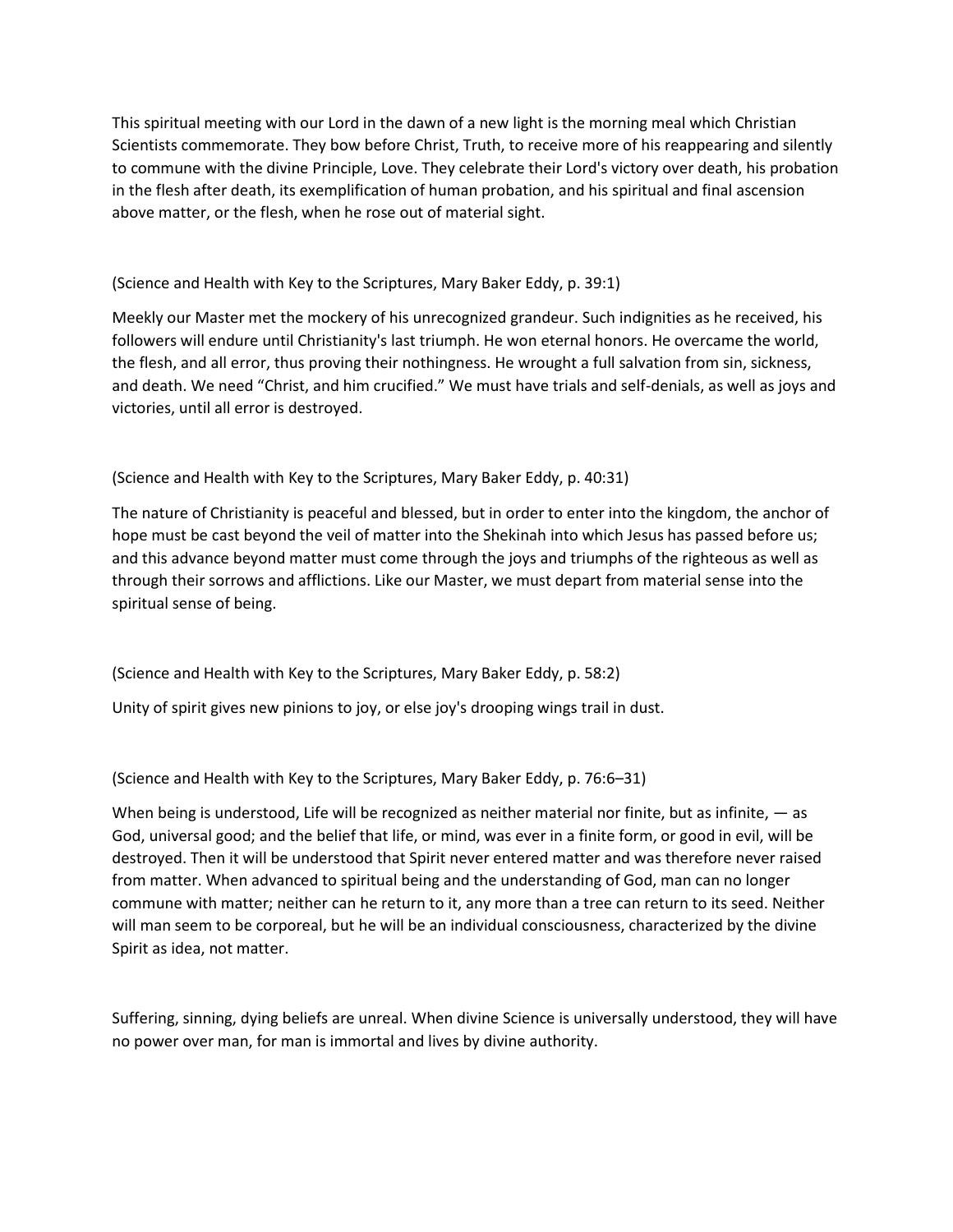The sinless joy, — the perfect harmony and immortality of Life, possessing unlimited divine beauty and goodness without a single bodily pleasure or pain, — constitutes the only veritable, indestructible man, whose being is spiritual. This state of existence is scientific and intact, — a perfection discernible only by those who have the final understanding of Christ in divine Science. Death can never hasten this state of existence, for death must be overcome, not submitted to, before immortality appears.

(Science and Health with Key to the Scriptures, Mary Baker Eddy, p. 125:12–16)

As human thought changes from one stage to another of conscious pain and painlessness, sorrow and joy,  $-$  from fear to hope and from faith to understanding,  $-$  the visible manifestation will at last be man governed by Soul, not by material sense.

(Science and Health with Key to the Scriptures, Mary Baker Eddy, pp. 241:19–20 (np))

The substance of all devotion is the reflection and demonstration of divine Love, healing sickness and destroying sin. Our Master said, "If ye love me, keep my commandments."

One's aim, a point beyond faith, should be to find the footsteps of Truth, the way to health and holiness. We should strive to reach the Horeb height where God is revealed; and the corner-stone of all spiritual building is purity. The baptism of Spirit, washing the body of all the impurities of flesh, signifies that the pure in heart see God and are approaching spiritual Life and its demonstration.

It is "easier for a camel to go through the eye of a needle," than for sinful beliefs to enter the kingdom of heaven, eternal harmony. Through repentance, spiritual baptism, and regeneration, mortals put off their material beliefs and false individuality. It is only a question of time when "they shall all know Me [God], from the least of them unto the greatest." Denial of the claims of matter is a great step towards the joys of Spirit, towards human freedom and the final triumph over the body.

There is but one way to heaven, harmony, and Christ in divine Science shows us this way. It is to know no other reality — to have no other consciousness of life — than good, God and His reflection, and to rise superior to the so-called pain and pleasure of the senses.

Self-love is more opaque than a solid body. In patient obedience to a patient God, let us labor to dissolve with the universal solvent of Love the adamant of error, — self-will, self-justification, and selflove, — which wars against spirituality and is the law of sin and death.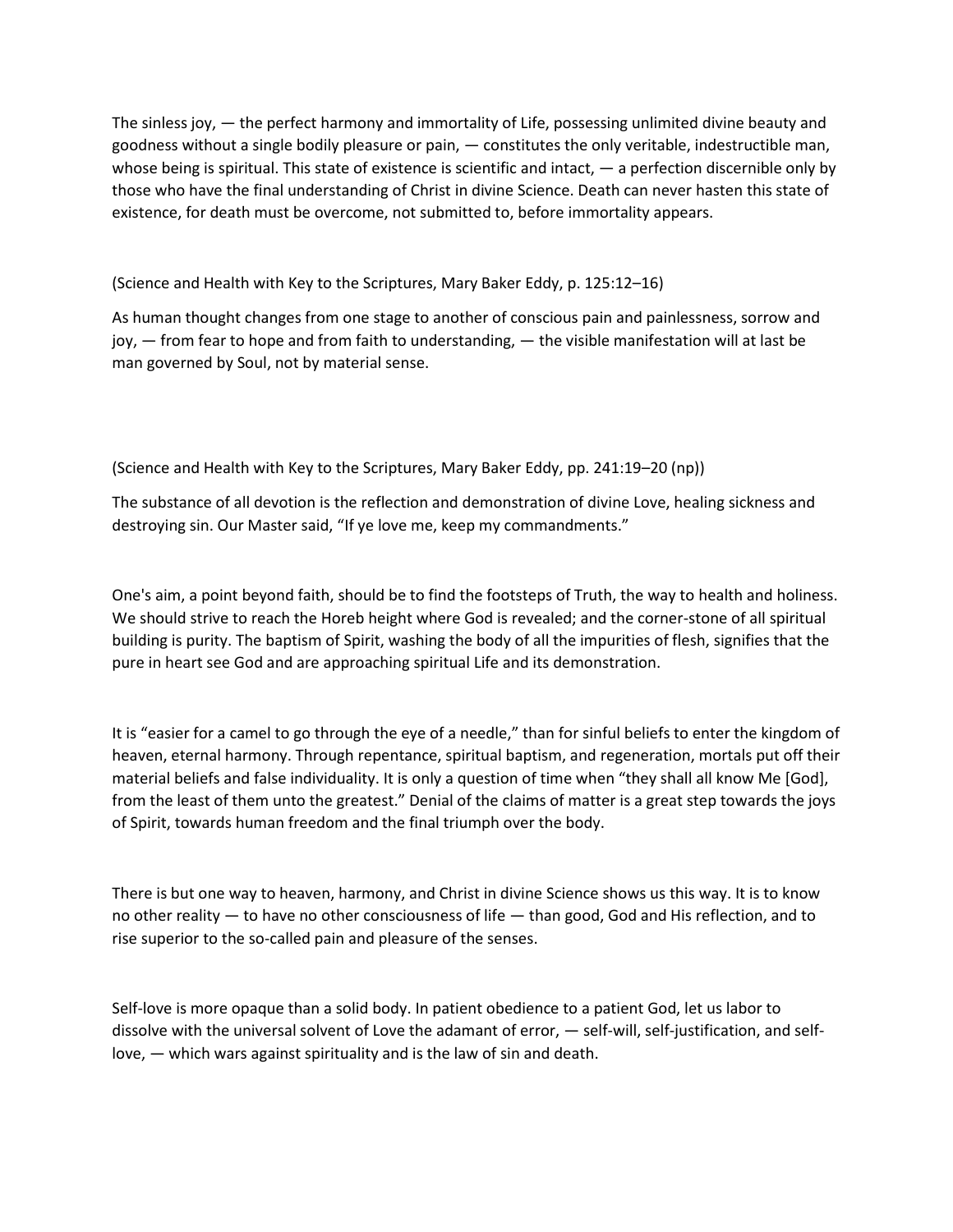(Science and Health with Key to the Scriptures, Mary Baker Eddy, p. 262:17–32)

Job said: "I have heard of Thee by the hearing of the ear: but now mine eye seeth Thee." Mortals will echo Job's thought, when the supposed pain and pleasure of matter cease to predominate. They will then drop the false estimate of life and happiness, of joy and sorrow, and attain the bliss of loving unselfishly, working patiently, and conquering all that is unlike God. Starting from a higher standpoint, one rises spontaneously, even as light emits light without effort; for "where your treasure is, there will your heart be also."

The foundation of mortal discord is a false sense of man's origin. To begin rightly is to end rightly. Every concept which seems to begin with the brain begins falsely. Divine Mind is the only cause or Principle of existence. Cause does not exist in matter, in mortal mind, or in physical forms.

(Science and Health with Key to the Scriptures, Mary Baker Eddy, p. 265:23)

Who that has felt the loss of human peace has not gained stronger desires for spiritual joy? The aspiration after heavenly good comes even before we discover what belongs to wisdom and Love. The loss of earthly hopes and pleasures brightens the ascending path of many a heart. The pains of sense quickly inform us that the pleasures of sense are mortal and that joy is spiritual.

(Science and Health with Key to the Scriptures, Mary Baker Eddy, p. 304:3–21)

It is ignorance and false belief, based on a material sense of things, which hide spiritual beauty and goodness. Understanding this, Paul said: "Neither death, nor life, . . . nor things present, nor things to come, nor height, nor depth, nor any other creature, shall be able to separate us from the love of God." This is the doctrine of Christian Science: that divine Love cannot be deprived of its manifestation, or object; that joy cannot be turned into sorrow, for sorrow is not the master of joy; that good can never produce evil; that matter can never produce mind nor life result in death. The perfect man — governed by God, his perfect Principle — is sinless and eternal.

Harmony is produced by its Principle, is controlled by it and abides with it. Divine Principle is the Life of man. Man's happiness is not, therefore, at the disposal of physical sense. Truth is not contaminated by error. Harmony in man is as beautiful as in music, and discord is unnatural, unreal.

(Science and Health with Key to the Scriptures, Mary Baker Eddy, p. 390:9)

Truth will at length compel us all to exchange the pleasures and pains of sense for the joys of Soul.

(Science and Health with Key to the Scriptures, Mary Baker Eddy, p. 521:6)